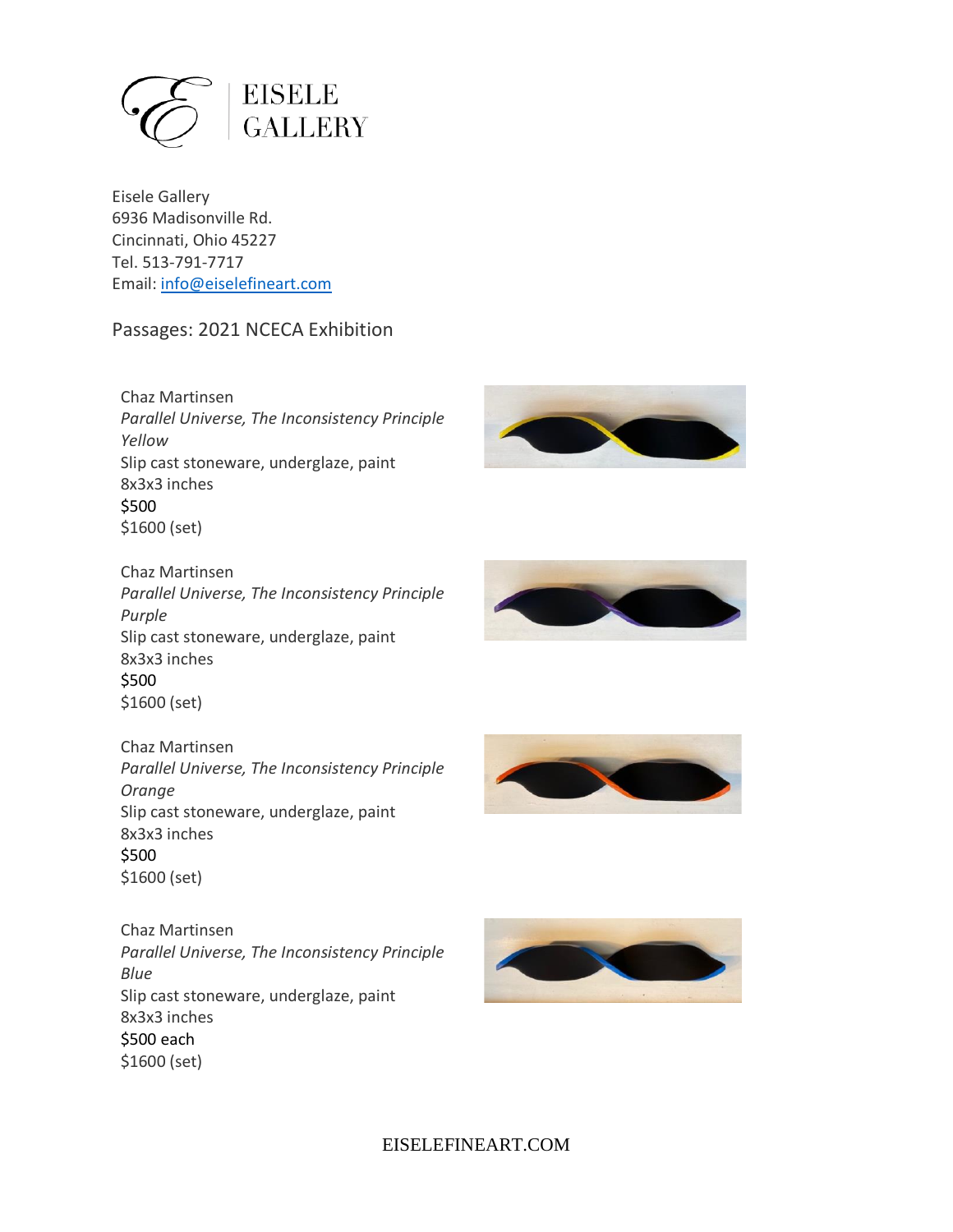

Chaz Martinsen *Parabolic Space-Time Orange* Slip cast stoneware, underglaze, paint 12x6x8 inches \$900 each \$1600 (set of 2)



Chaz Martinsen *Parabolic Space-Time Blue* Slip cast stoneware, underglaze, paint 12x6x8 inches \$900 each \$1600 (set of 2)



Chaz Martinsen *Parabolic Space-Time Orange* Slip cast stoneware, underglaze, paint 12x6x8 inches \$900



Chaz Martinsen *Multiuse Singularity Red/ Blue / Yellow* Slip cast stoneware, underglaze, paint 12x12x14 inches \$700 each \$2000 (set of 3)

Chaz Martinsen *Opposing Space-Time Red / Green* Slip cast stoneware, underglaze, paint 10x6x6 inches \$600



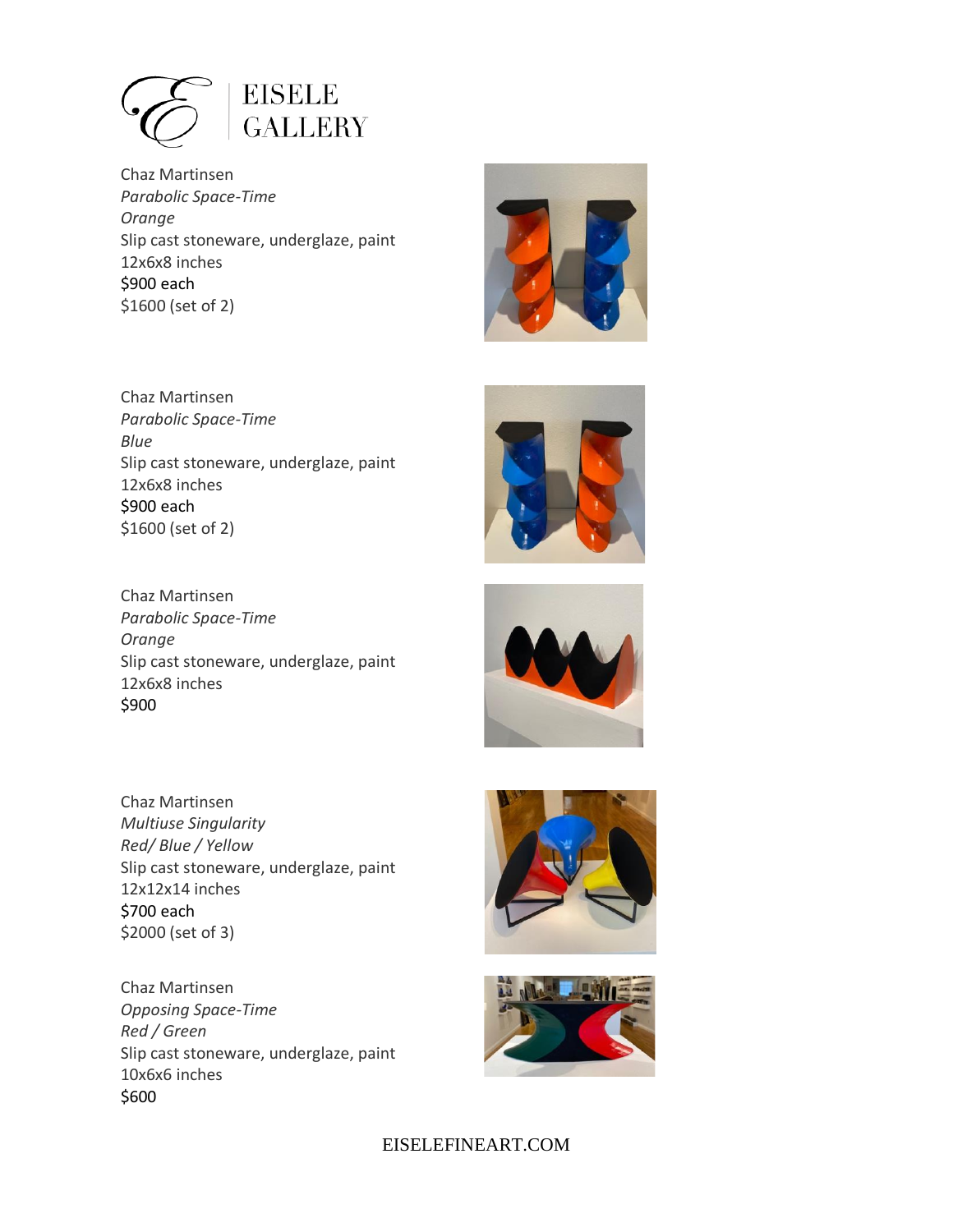

Chaz Martinsen *Fabric of Space-Time* Slip cast stoneware, glaze, gold lustre, paint 10x10x4 inches \$900 each \$2000 (set of 3)



Corey Jefferson *Dry Dock #1* Hand built stoneware, glaze, underglaze, mutifired, wood 13x9x6 inches \$600



Corey Jefferson *Dry Dock #2* Hand built stoneware, glaze, underglaze, mutifired, wood 15x8x5 inches \$600



Corey Jefferson *Dry Dock #3* Hand built stoneware, glaze, underglaze, mutifired, wood 18x16x6 inches \$800